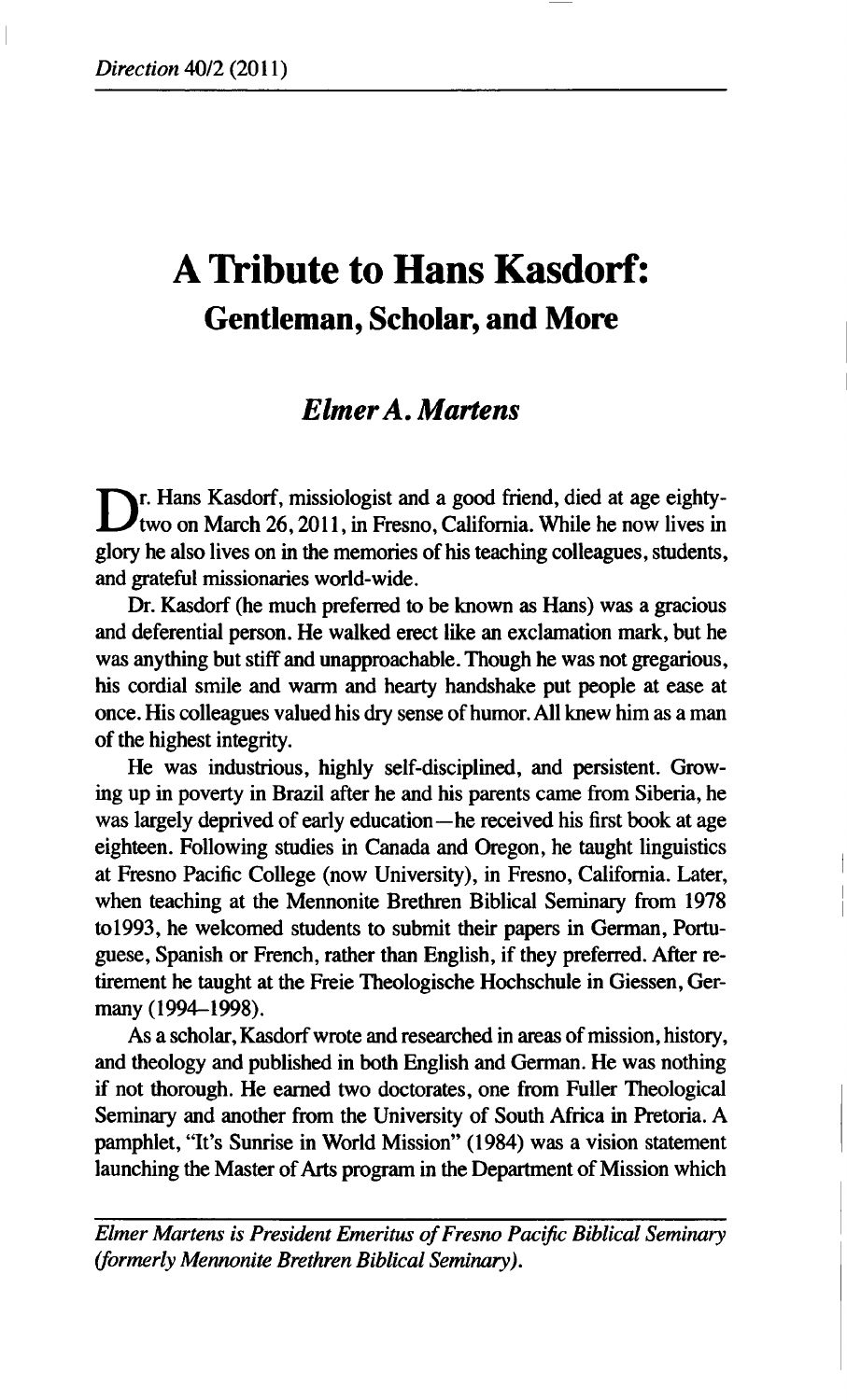he headed at the Mennonite Brethren Biblical Seminary. His book, *Christian Conversion in Context* (Herald Press, 1980), gained credibility from his own five-year missionary service in Brazil.

Although his passion was for global mission, Kasdorf cared also about history and theology. This interest was reflected in his second doctoral dissertation of 706 pages entitled, "A Century of Mennonite Brethren Mission Thinking, 1885-1984." Even preceding his death, though with limited energy, given a failing heart, he was at work on a manuscript, tentatively titled "Theology and Mission." He and his wife Frieda translated diaries of mission personnel from the German.

His autobiography, *The Design of My Journey* was published in 2004. A volume of essays was published in his honor in Germany: *Die Mission der Theologie. Festschrift ßr Hans Kasdorfzum 70. Geburtstag* **(Verlag**  für Kultur und Wissenschaft,1998). The journal *Direction* devoted an issue (1994) in honor of Dr. Kasdorf

Hans was a Spirit-filled man of deep piety and devotion. He reveled in Bible study; his lectures were laced with biblical insights. A man of prayer, he prayed earnestly for missionaries, among them many who graduated from the Master of Arts program, several of whom are administrators in mission agencies. He was in love with his Savior and relished conversation about the God whom he served. His life's motto and orientation might be summarized, as his friend, John N. Klassen, a missionary in Europe, put it: "Not to us, not to us but to your name give glory" (Ps. 115:1). To my mind, he was one of God's choicest servants. His life deserves to be emulated.

#### **SELECTED WRITINGS BY HANS KASDORF**

#### *Mission*

 $\mathbf{I}$ 

- *Reflection and Projection: Missiology at the Threshold of 2001: Festschrift in Honor of George W. Peters for his Eightieth Birthday.* Bad Liebenzell: Verlag der Liebenzeller Mission, 1988. 504 pp. Klaus W. Mueller, co-editor. Published in German as *Bilanz und Plan: Mission an der Schwelle zum Dritten Jahrtausend. Festschrift ßr George W. Peters zu seinem achtzigsten Geburtstag.*
- Gemeindewachstum als missionarisches Ziel: Ein Konzept für Gemeinde- u. *Missionsarbeit.* Bad Liebenzell: Verlag der Liebenzeller Mission, 1976. 283 pp.
- *Gemeinsam im Auftrag des Herrn: Gemeinde - Weltmission - Theologische Aus*bilding: Festschrift für John N. Klassen. Heinrich Loewen, Jr. co-editor. Bornheim; Bonn: PULS-Verlag, 1999.221 pp.